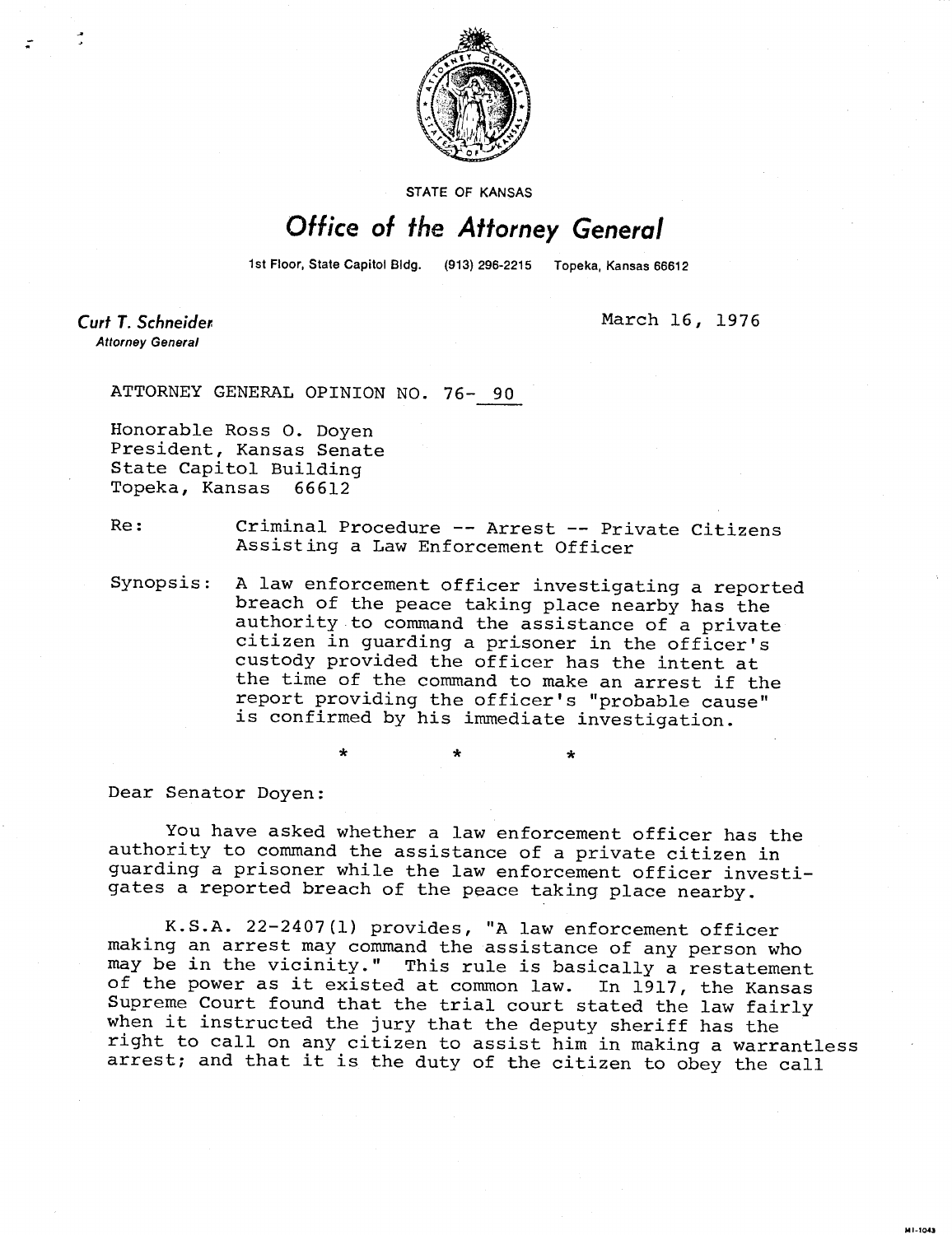Senator Ross O. Doyen March 16, 1976 Page Two

and to act under the orders and directions of the deputy sheriff; and that while so acting the citizen is clothed with the same duties, responsibilities and protection as the deputy sheriff, Harvey v. City of Bonner Springs, 102 Kan. 9, 20, 169 P. 563.

In Kansas, the common law has been abrogated in that there is currently no specific criminal penalty provided for a citizen's failure to obey the command to assist, otherwise the common law rights, liabilities and protections apply.

The type of assistance that may be rendered is, of course, very diverse and includes more than physically restraining the person to be arrested. The general rule with respect to the scope of assistance permitted is stated in 70 Am.Jur.2d, Sheriffs, Police and Constables §30 at p. 152:

> "[A]ny police officer may summon to his assistance any bystander, or any number of bystanders, when he deems it necessary to effect an arrest or to recapture an escaped prisoner, and such summons invests those called upon with full authority to render him all needed assistance."

A citizen who is summoned by a law enforcement officer may do any act to promote the arrest that he could lawfully do if he were himself the sheriff. In order to have the benefit of this pro-In order to have the benefit of this protection it is not necessary for the summoned citizen to be and remain in the actual physical presence of the sheriff, 70 Am.Jur.2d, Sheriffs, etc. §30.

It is clear that in the right circumstances a law enforcement officer may command a private citizen to assist him by guarding a prisoner in the custody of the officer. The question in this case then becomes whether a law enforcement officer investigating a reported breach of the peace taking place nearby may command the assistance of a private citizen.

If a police officer has probable cause to believe that a misdemeanor is being committed and that the person committing the breach of the peace may cause injury to himself or others unless immediately arrested, the officer may arrest that person, K.S.A. 22-2401(c)(2)(ii). A law enforcement officer confronted with this situation could certainly possess the intent to make